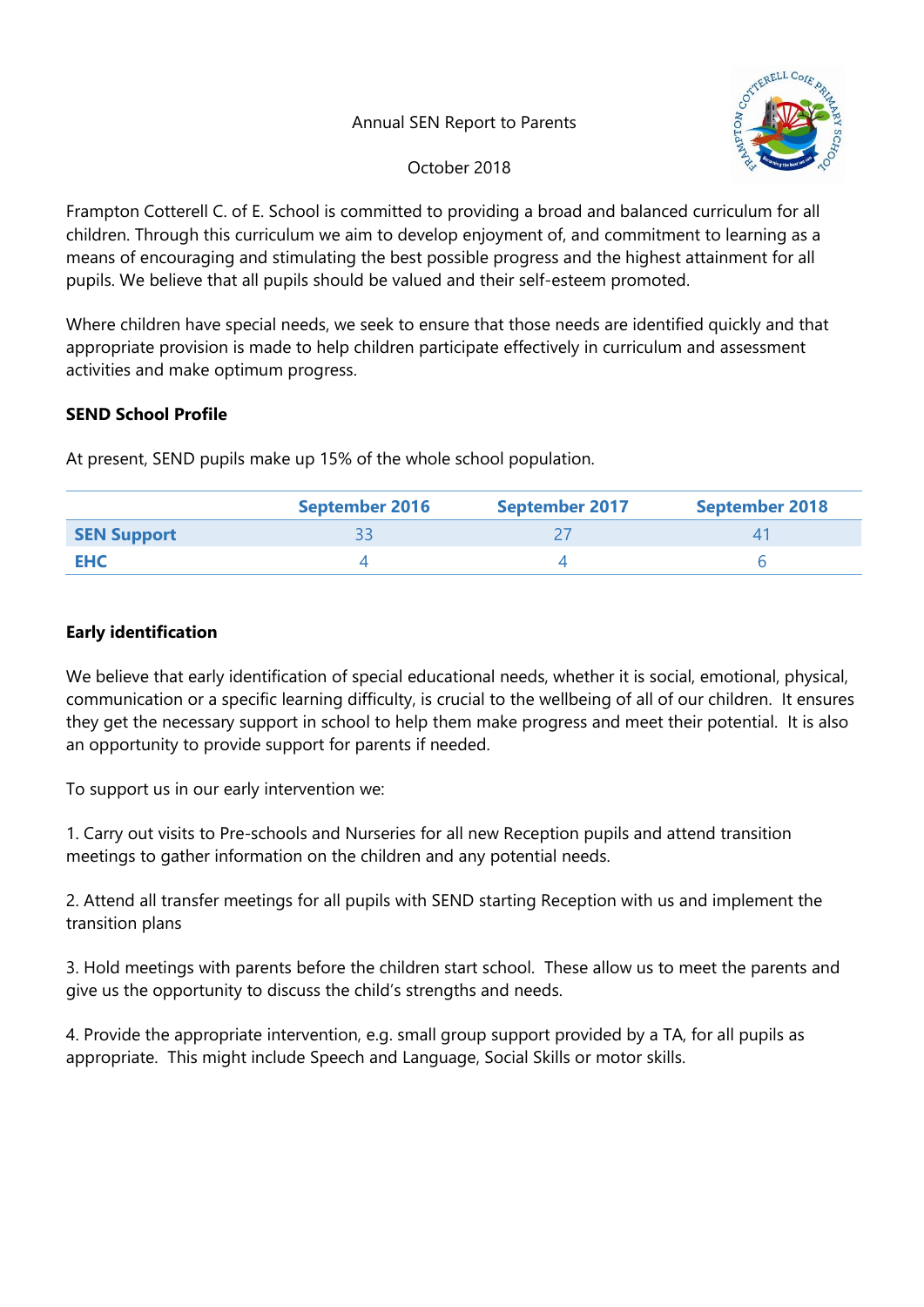# **Identifying Special Educational Needs**

Children's needs may be categorised into four areas, these are:

- 1. Communication and Interaction
- 2. Cognition and Learning
- 3. Social, Emotional and Mental Health
- 4. Sensory and/or Physical

#### **Identification**

Assessment of our pupils continues throughout their time with us. We do this by:

1. Analysing termly assessment data to identify children who are not meeting age related expectations or are not making expected progress.

2. Class teachers continually monitoring the children in their class through observations, discussions, marking and written feedback.

- 3. Providing all adults with the opportunity to discuss concerns at any time.
- 4. Liaising with parents.
- 5. Carrying out screening assessments.

If children are identified as having a Special Educational Need, they are placed on our Special Needs Register. This recognition of need ensures children receive any additional support or resources to ensure they are able to make progress. As part of this provision, parents have the opportunity to meet with their child's teacher at least three times a year, in addition to Parents Evening, to discuss their progress and set targets for learning. Our SEN Register is reviewed regularly so that if children have made good progress and no longer need additional support, they can be removed from the register.

#### **Provision**

Any child identified on the SEND register receives additional support. This is discussed with parents at SEN meetings and recorded on an Assess, Plan, Do, Review form. It is also included on the class provision map which is written by the class teacher. This outlines any additional support which is needed for pupils within the class.

Where additional intervention is required, teachers identify what the children will be doing and set the expected target and the review date. The intervention may be delivered by the teacher or a Teaching Assistant (TA). At the end of the intervention, the class teacher and TA review the pupil's learning and decide whether the target has been met.

Parents/Carers are invited to meet three times a year with the class teacher, teaching assistant and, where appropriate, the SENCO to review their child's learning.

Further information, can be found in the School Local Offer on the SEN section of the school website.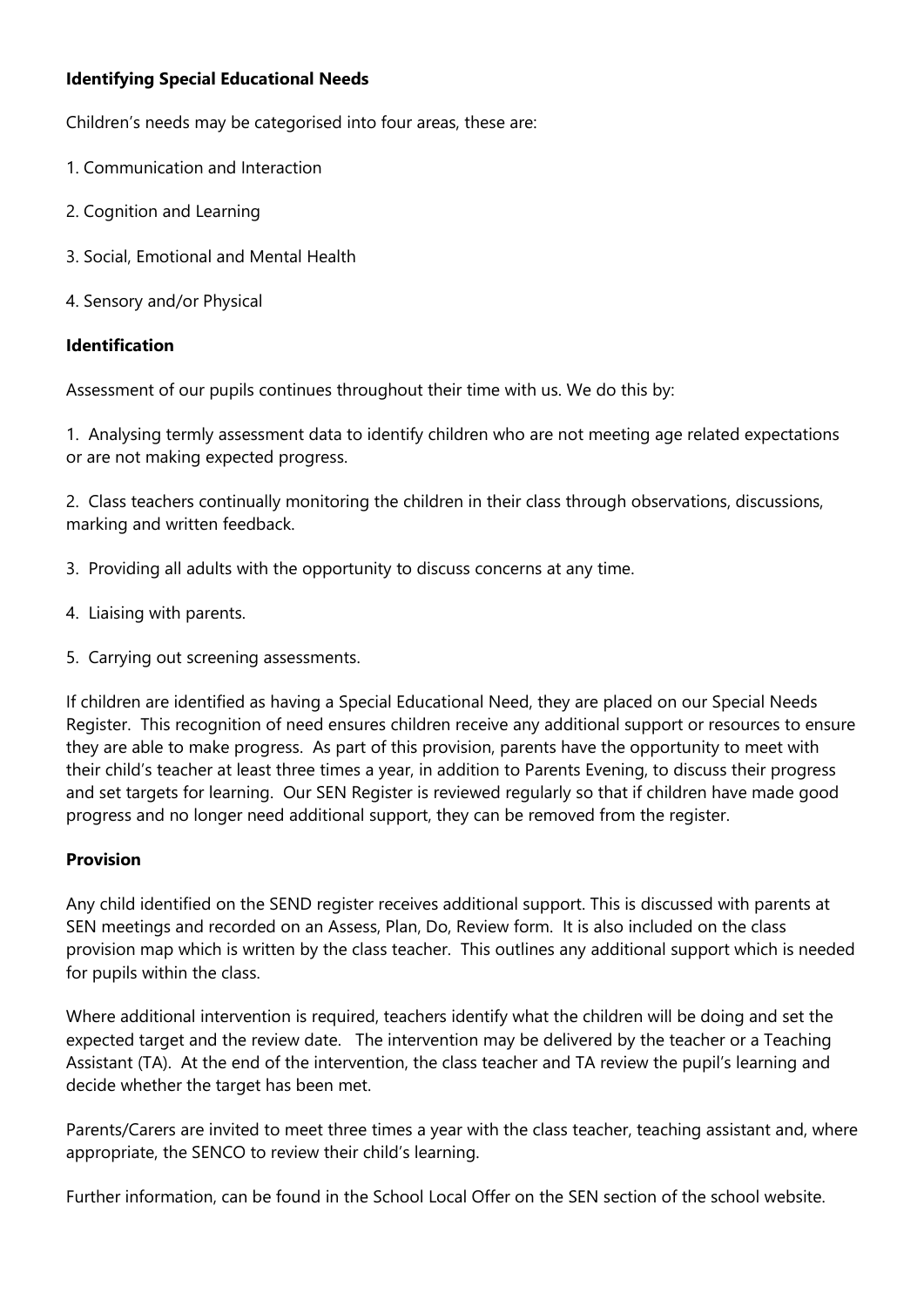### **Working with parents**

As a school, we believe that children's education should be partnership between parents and school. Parents are encouraged to speak their child's teacher or the SENCo if they have any concerns about their child. Our aim is to work together to achieve the best outcomes for our children.

As part of our Graduated Approach for children with SEND, parents are invited to meet with their child's teacher at least three times a year. The aims of the meetings are to identify strengths, discuss progress, identify areas of difficulty and to agree targets to help children make progress. These are reviewed regularly and the outcomes shared with parents.

When needed, we can also signpost parents to other services where they can access support or advice. These include:

<http://www.supportiveparents.org.uk/services-in-s-gloucestershire/>

<https://www.ipsea.org.uk/>

#### **Attainment and Progress of SEND Pupils 2017‐8**

| <b>EYFS</b>          |                            |                                                               |                        |                         |
|----------------------|----------------------------|---------------------------------------------------------------|------------------------|-------------------------|
|                      | Number of<br><b>Pupils</b> | <b>Good Level of</b><br><b>Development</b><br><b>Achieved</b> | <b>South Glos data</b> | <b>National</b><br>data |
| <b>Any SEN</b>       | 4                          | 75%                                                           |                        |                         |
| <b>SEN Support</b>   |                            | 100%                                                          | 32%                    | 28%                     |
| <b>Statement/EHC</b> |                            | 50%                                                           | 11%                    | 5%                      |

#### **KS1**

**Year 1 Phonics Test**

|                      | <b>Passed</b> | <b>South Glos data</b> | <b>National</b><br>data |
|----------------------|---------------|------------------------|-------------------------|
| <b>Any SEN</b>       | 66.67%        |                        |                         |
| <b>SEN Support</b>   | 50%           | 48%                    | 48%                     |
| <b>Statement/EHC</b> | $0\%$         | 25%                    | 19%                     |

#### **KS1 SATS**

|                          | <b>Met National Expectations</b> |     |                 |                |     |                 |               |     |                 |
|--------------------------|----------------------------------|-----|-----------------|----------------|-----|-----------------|---------------|-----|-----------------|
|                          | <b>Reading</b>                   |     |                 | <b>Writing</b> |     |                 | <b>Maths</b>  |     |                 |
|                          | <b>School</b>                    | LA  | <b>National</b> | <b>School</b>  | LA  | <b>National</b> | <b>School</b> | LA  | <b>National</b> |
| <b>Any SEN</b>           | 25%                              |     |                 | $0\%$          |     |                 | 25%           |     |                 |
| <b>SEN Support</b>       | 25%                              | 34% | 33%             | $0\%$          | 24% | 25%             | 25%           | 40% | 36%             |
| Statement/<br><b>EHC</b> |                                  | 22% | 13%             |                |     | 17%             | 9%            | 22% | 13%             |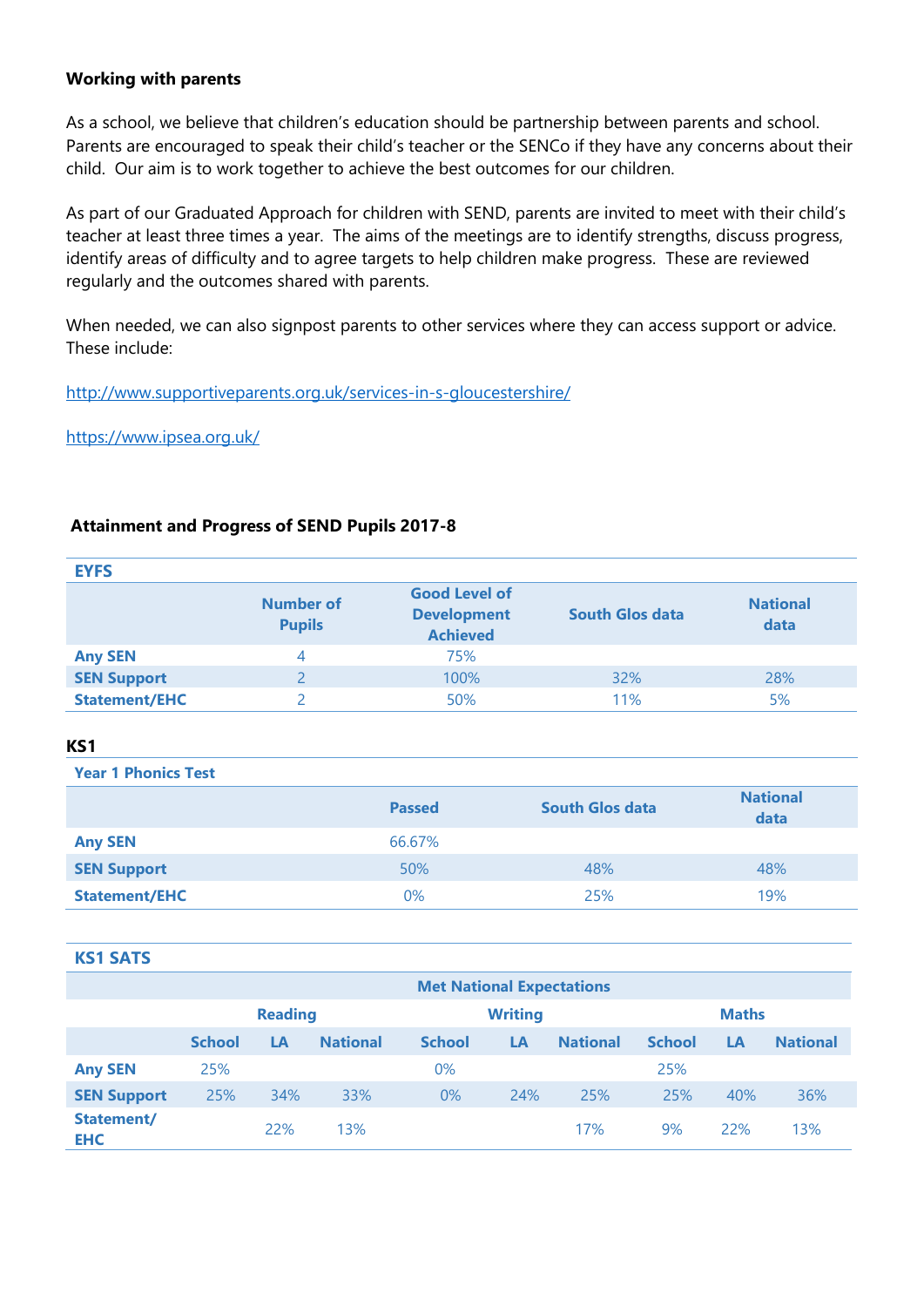#### **Year 6 SATS**

| <b>Met National Expectations</b> |                                                                         |               |      |               |     |      |  |  |  |
|----------------------------------|-------------------------------------------------------------------------|---------------|------|---------------|-----|------|--|--|--|
|                                  | <b>R, W &amp; M</b><br><b>Writing</b><br><b>Reading</b><br><b>Maths</b> |               |      |               |     |      |  |  |  |
|                                  |                                                                         | <b>School</b> |      | <b>School</b> | LΑ  | Nat. |  |  |  |
| <b>Any SEN</b>                   | 75%                                                                     | 62.5%         | 75%  | 62.5%         |     |      |  |  |  |
| <b>SEN Support</b>               | 71%                                                                     | 57%           | 71%  | 57%           | 20% | 24%  |  |  |  |
| <b>Statement/EHC</b>             | 100%                                                                    | 100%          | 100% | 100%          | 12% | 8%   |  |  |  |
|                                  |                                                                         |               |      |               |     |      |  |  |  |

The progress made by these pupils is:

|                          | <b>Reading</b> |        |        | <b>Writing</b> |        |        | <b>Maths</b> |        |        |
|--------------------------|----------------|--------|--------|----------------|--------|--------|--------------|--------|--------|
|                          | School         | LA     | Nat.   | School         | LA     | Nat.   | School       | LA     | Nat.   |
| <b>Any SEN</b>           | 4.26           |        |        | 2.99           |        |        | 4.93         |        |        |
| <b>SEN Support</b>       | 4.8            | $-1.6$ | $-1.0$ | 2.16           | $-2.0$ | $-1.9$ | 4.16         | $-2.1$ | $-1.0$ |
| Statement/<br><b>EHC</b> | 0.45           | $-2.7$ | $-3.9$ | 8.81           | $-2.5$ | $-4.2$ | 10.36        | $-3.5$ | $-4.0$ |
| <b>Non SEN</b>           | 3.21           |        |        | 4.69           |        |        | 4.38         |        |        |

This data shows that the progress of our pupils with SEND is above that of our pupils without SEND for reading and maths, but below that of other pupils for writing. In all areas, pupils with SEND at our school make better progress than similar pupils locally and nationally.

## **SEND Budget**

The school receives funding for SEN in three ways:

- ❖ Basic per-pupil entitlement
- ❖ Notional SEN funding. This is an additional amount of money to help make special educational provision meet the needs of children with SEND. It's called notional because schools can spend it in the way that they think is best. Like element 1, it goes directly to schools.
- ❖ High Needs Block funding. This is funding for high-need low-incidence SEN that goes directly from Local Authority to schools. It is mainly, though not exclusively, at pupils with EHC plans.

The Notional SEN budget is spent on:

- ❖ Employing Teaching Assistants, Learning Mentors and Thrive practitioners to support pupils with SEND in class and for interventions.
- ❖ Training for all staff
- ❖ Resources
- ❖ Support and advice from outside agencies